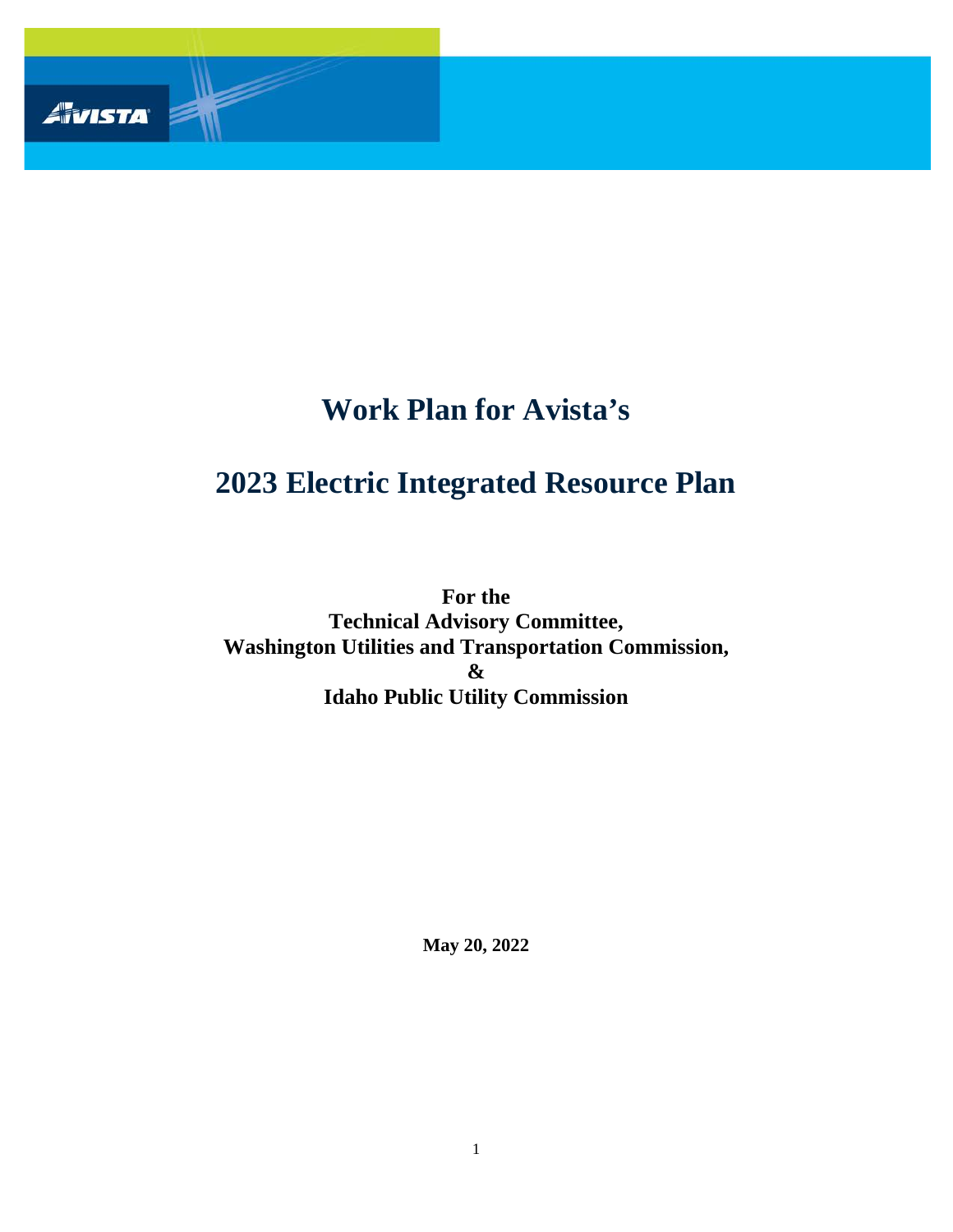# **2023 Electric Integrated Resource Planning (IRP) Work Plan**

This plan outlines the process Avista will follow to develop its 2023 Electric IRP for filing with the Washington and Idaho Commissions by June [1](#page-1-0), 2023<sup>1</sup>. This plan serves as the two-year IRP progress report for Washington and the required IRP in Idaho. Avista uses a transparent public process to solicit technical expertise and feedback throughout the development of the IRP through a series of Technical Advisory Committee (TAC) meetings and public outreach to ensure its planning process considers stakeholder input prior to Avista's decisions on how to meet customer electric needs.

The 2023 IRP process will be similar to those used to produce the previous IRPs and will incorporate any resource acquisitions from the 2022 All Source Request for Proposals (RFP) and meet capacity requirements as set by the proposed Western Power Pool's Western Resource Adequacy Program. The IRP process intends to follow the RFP schedule for resource acquisition to guide consistency between the RFP and the IRP. Exhibit 1 shows the planned 2023 IRP timeline for work products. Avista plans to use Aurora for electric market price forecasting, resource valuation and for conducting Monte-Carlo style risk analyses of the electric marketplace. Aurora modeling results will be used to select the Preferred Resource Strategy (PRS) and alternative scenario portfolios using Avista's proprietary PRiSM model. This tool fills future capacity and energy (physical/renewable) deficits while accounting for environmental laws and regulations using least cost techniques. Qualitative risk evaluations involve separate analyses. Avista plans to add a new analysis in the 2023 IRP to evaluate market risk given the lower reliability metrics created by a regional coordinated resource adequacy standard and is currently evaluating which model to use for this analysis. Avista contracted with Applied Energy Group (AEG) to conduct energy efficiency and demand response potential studies. Lastly, Avista plans to utilize results from its non-energy impact study by DNV to develop its resource plan and improve customer benefit indicators for Washington customers.

Avista intends to use both detailed site-specific and generic resource assumptions in the development of the 2023 IRP. The assumptions will utilize Avista's research of similar generating technologies, engineering studies, generalized RFP results, and the Northwest Power and Conservation Council's studies to estimate resource costs. Avista will rely on publicly available data to the maximum extent possible and provide its cost and operating characteristic assumptions for review by stakeholders. The IRP may model certain resources as Power Purchase Agreements (PPA) rather than Company owned because these third party provided resources are more likely to be lower cost. Avista will not model potential contracts with existing regional resources.

Avista intends to create a PRS using market and policy assumptions based final rules from the Clean Energy Transformation Act (CETA) and the Climate Commitment Act (CCA) for Washington and using the least cost planning methodology in Idaho. The plan will also include a

<span id="page-1-0"></span><sup>&</sup>lt;sup>1</sup> Avista proposes to file a request with the Idaho PUC to extend the IRP filing from April 1, 2023 to June 1, 2023. Further, Avista is currently discussing options to meet the WUTC requirement to file a progress report on January 1, 2023.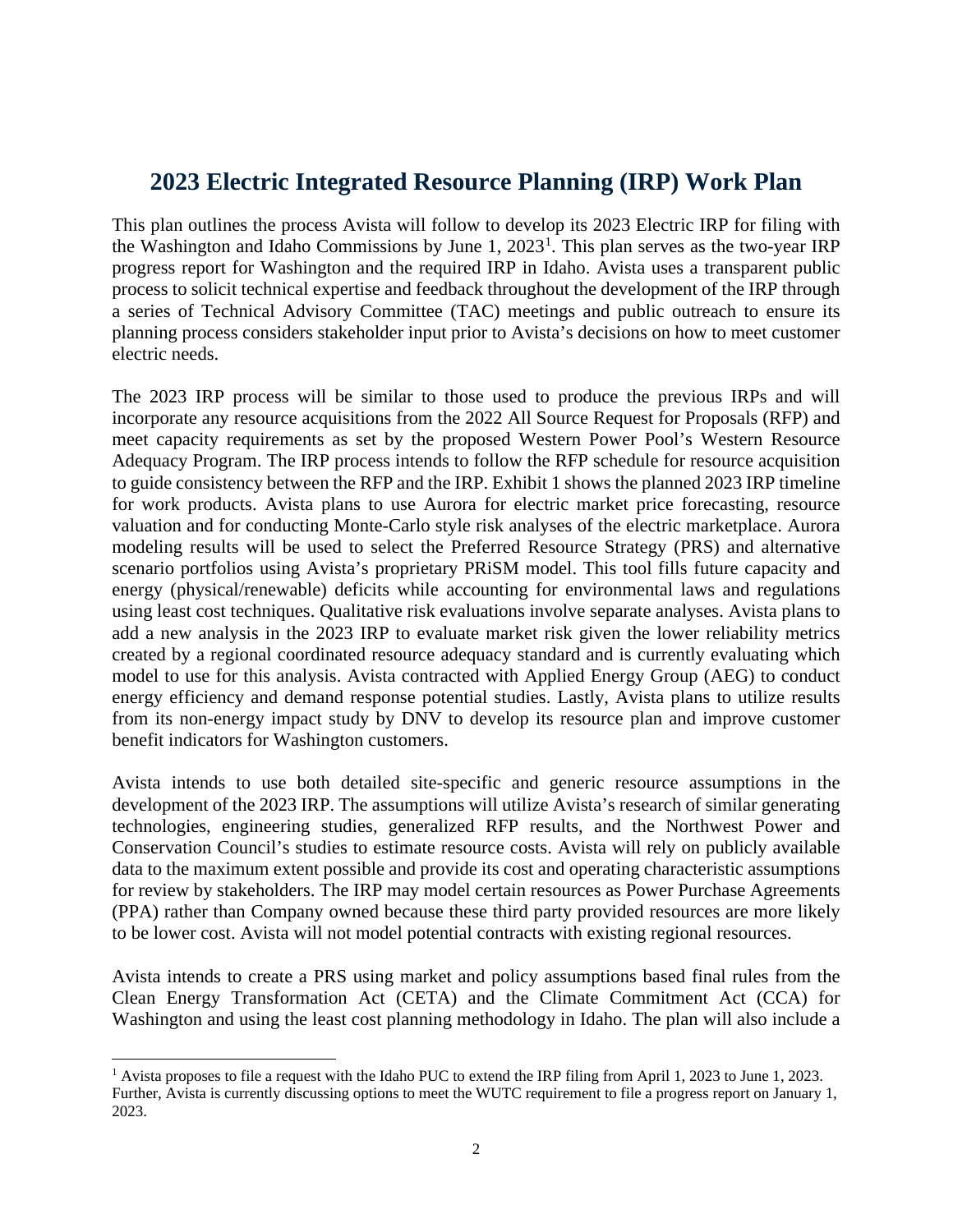chapter outlining the key components of the Preferred Resource Strategy with a description of which state policy is driving each resource need. The IRP will include a limited number of scenarios to address alternative futures in the electric market and public policy, such as electrification of the transportation and buildings. TAC meetings help determine the underlying assumptions used in the IRP including market scenarios and portfolio studies. Although, Avista will also engage customers using a public outreach and informational event as well as providing transparent information on the IRP website. The IRP process is technical and data intensive; public comments are encouraged as timely input and participation ensures inclusion in the process resulting in a plan submitted according to the proposed schedule in this Work Plan. Avista will make all data available to the public *except* where it contains market intelligence or proprietary information. The planned schedule for this data is shown in Exhibit 2. Avista intendeds to release slides and data five days prior to its discussion at Technical Advisory Committee meetings and expects any comments within two weeks after the meeting.

The following topics and meeting times may change depending on the availability of presenters and requests for additional topics from the TAC members. The timeline and proposed agenda items for TAC meetings follows:

# • **TAC 1: Wednesday, December 8, 2021:**

- o 2021 IRP Action Item Review,
- o Summer 2021 Heat Event Review,
- o Draft NWPP Resource Adequacy Program Overview,
- o Resource Adequacy Program Impact to the IRP,
- o IRP Resource Adequacy/Resiliency Planning Discussion,
- o TAC Survey Results and Discussion,
- o Washington State Customer Benefit Indicators,
- o 2023 IRP Workplan.

# • **TAC 2: Tuesday, February 8, 2022:**

- o Process Update,
- o Demand and Economic Forecast,
- o Preliminary Load & Resource Balance.

# • **TAC 3: Wednesday, March 9, 2022:**

- o Preliminary Natural Gas Market Overview and Price Forecast,
- o Preliminary Wholesale Electric Price Forecast,
- o Non-Energy Impact Study (DNV),
- o Existing Resource Overview.

#### • **TAC 4: August 10, 2022: 9:00am to 2:00pm (PST)- Remote Only[2](#page-2-0)**

- o Conservation Potential Assessment (AEG),
- o Demand Response Potential Assessment (AEG),
- o Clean Energy Customer Survey.

<span id="page-2-0"></span><sup>2</sup> Natural Gas CPA (1:45pm to 3:00pm (PST)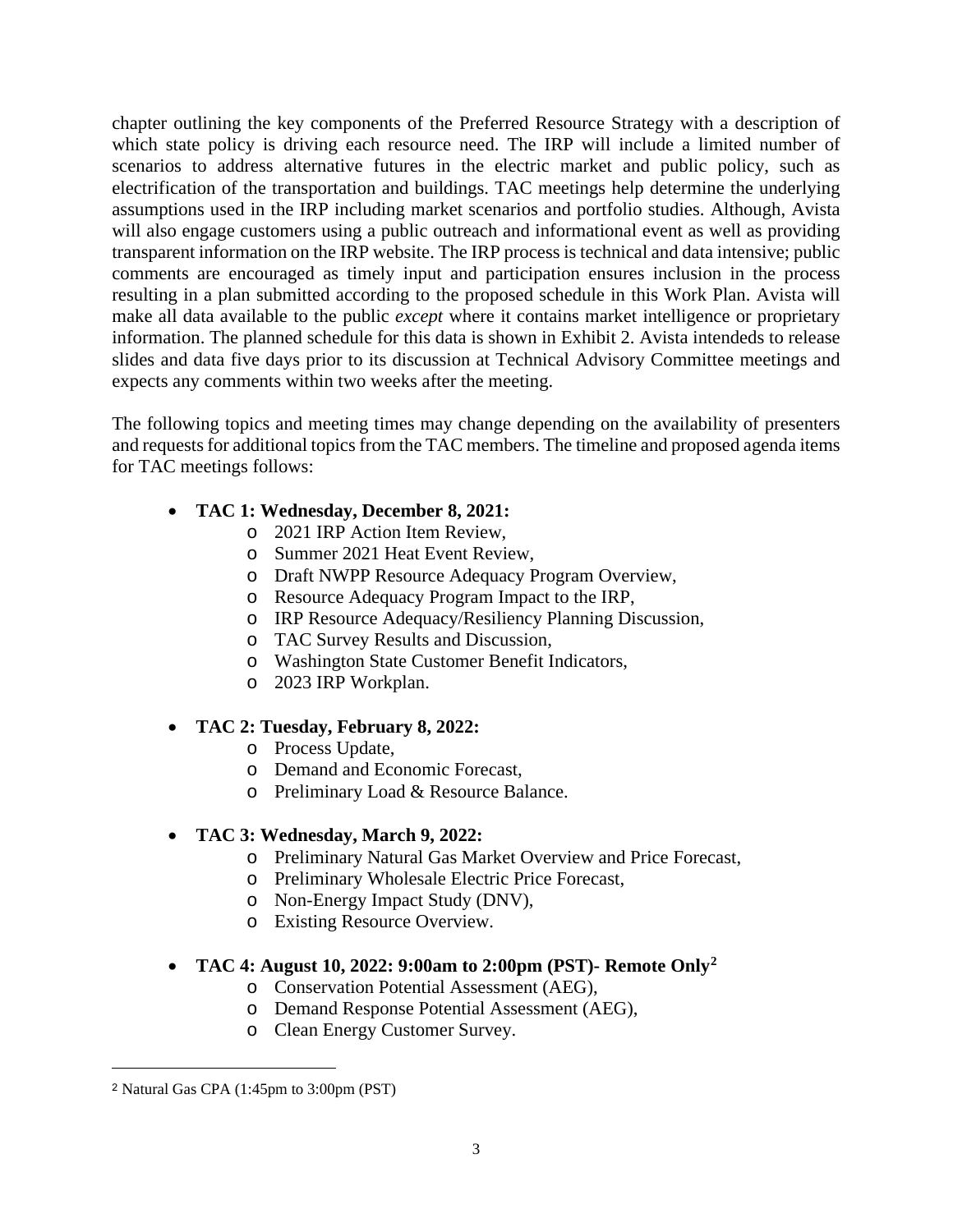# • **TAC 5: September 7, 2022: 8:30am to 2:00pm (PST)- Remote Only**

- o IRP Generation Option Transmission Planning Studies,
- o Distribution System Planning Within the IRP,
- o Western Resource Adequacy Program Update.
- o Social Cost of Greenhouse Gas for energy efficiency (WA only),
- o Washington Avoided Cost Rate Methodology.

# • **TAC 6: September 28, 2022: 8:30am to 2:00pm (PST)- In Person & Remote**

- o Supply Side Resource Cost Assumptions, including DERs,
- o Ancillary Services and Intermittent Generation Analysis Update,
- o All-Source RFP Update,
- o Energy and Peak Forecast Update,
- o Load & Resource Balance Update.

# • **TAC 7: October 12, 2022: 9am to 4pm (PST)- In Person & Remote**

- o Hydro Impacts from Global Climate Change Studies,
- o Load Impacts from Global Climate Change Studies,
- o DER Potential Assessment Study Scope for 2025 IRP,
- o Clean Energy Implementation Plan Update & Customer Benefit Indicator's in the IRP,
- o Final Wholesale Natural Gas and Electric Price Forecast,
- o Discuss portfolio and market scenarios options.

# • **Technical Modeling Workshop: October 20, 2022, 9am to 12pm (PST)- Remote Only**

- o PRiSM model overview,
- o Risk Assessment overview,
- o Washington use of electricity modeling.

#### • **Progress Report Workshop: December 14, 2022, 9am to 10:30am (PST)- Remote Only**

o Review Washington IRP Progress Report

# • **TAC 8: February 16, 2023: 9am to 4pm (PST)- In Person & Remote**

- o Wholesale Market Scenario Results,
- o RFP Update,
- o Jurisdictional allocation update,
- o Draft Preferred Resource Strategy,
- o WA 100% clean energy planning standard modeling,
- o Market risk assessment.

# • *Virtual Public Meeting- Natural Gas & Electric IRP* (*March 8, 2023)*

- o Recorded presentation
- o Daytime comment and question session (12pm to 1pm- PST)
- o Evening comment and question session (5:30pm to 6:30pm- PST)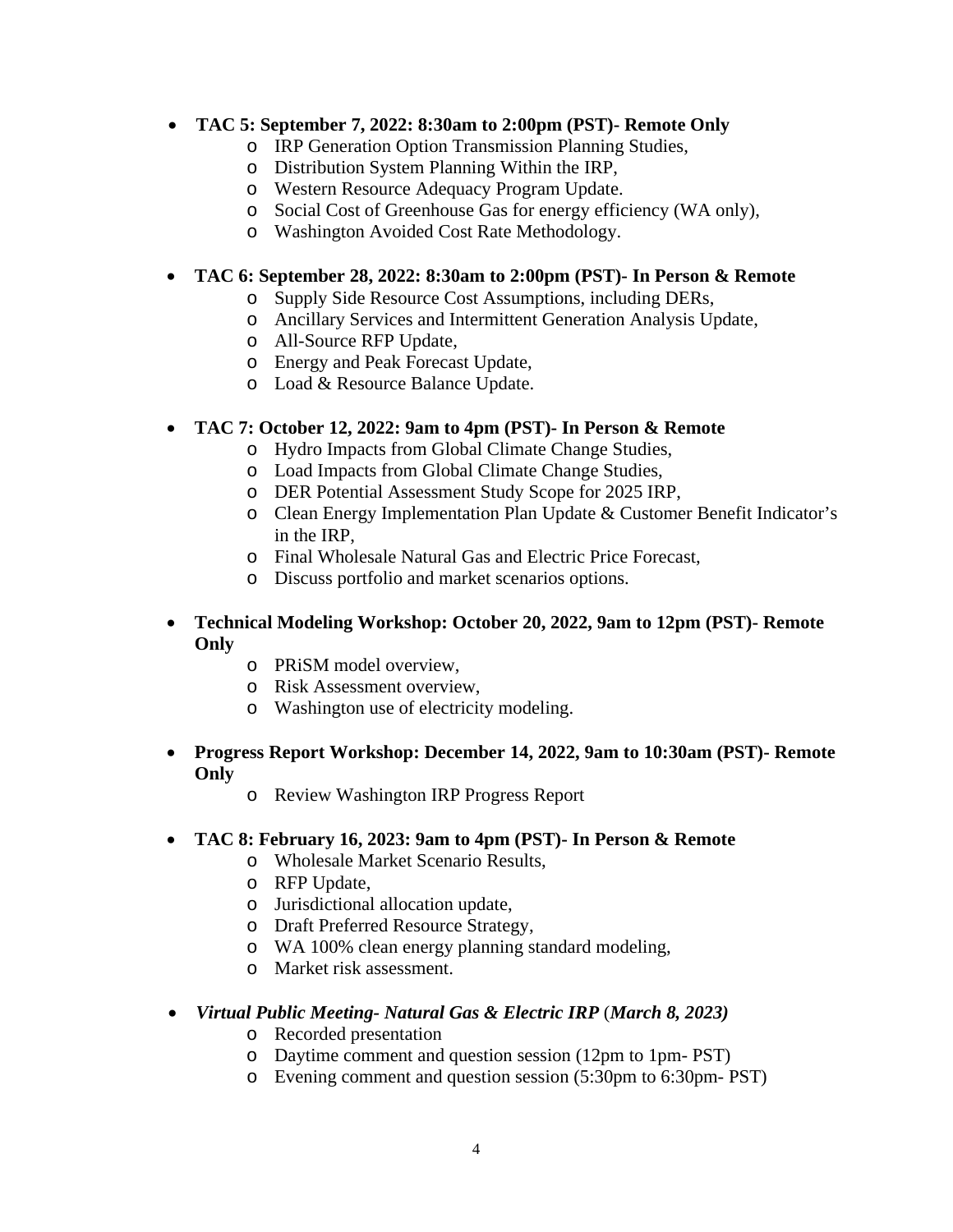### • **TAC 9: March 22, 2023: 9am to 4pm (PST)- In Person & Remote**

- o Final Preferred Resource Strategy,
- o Portfolio scenario analysis,
- o Final report overview & comment plan,
- o Action Items.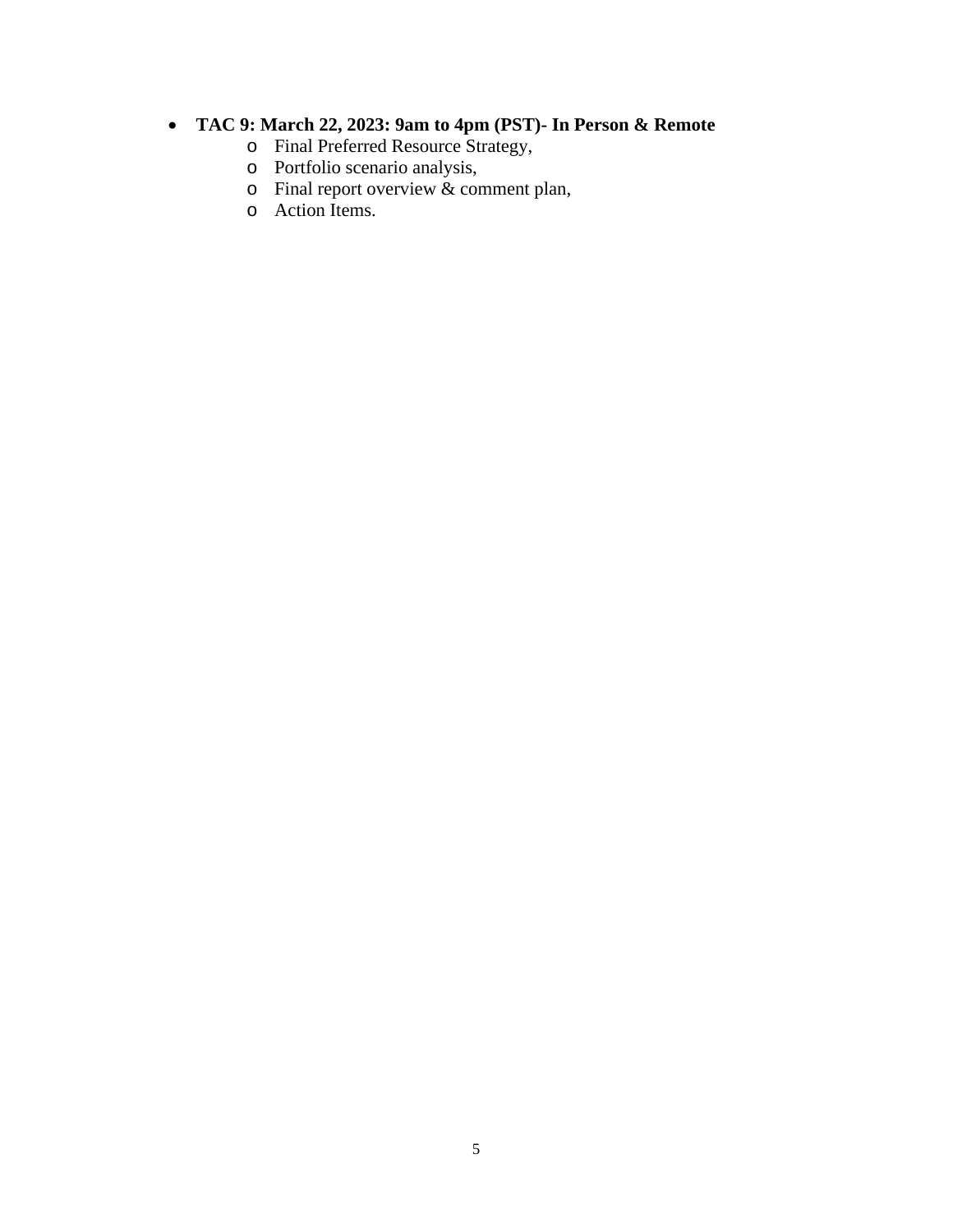# *2023 Electric IRP Report Outline*

This section provides a draft outline of the expected major sections in the 2023 Electric IRP.

- **1. Executive Summary**
- **2. Introduction, Stakeholder Involvement, and Process Changes**
- **3. Economic and Load Forecast**
	- a. Economic Conditions
	- b. Avista Energy & Peak Load Forecasts
	- c. Load Forecast Scenarios

#### **4. Existing Supply Resources**

- a. Avista Resources
- b. Contractual Resources and Obligations
- c. Customer Generation Overview

#### **5. Long-Term Position**

- a. Regional Capacity Requirements
- b. Energy Planning Requirements
- c. Reserves and Flexibility Assessment

#### **6. Transmission Planning & Distribution**

- a. Overview of Avista's Transmission System
- b. Future Upgrades and Interconnections
- c. Transmission Construction Costs and Integration
- d. Merchant Transmission Plan
- e. Overview of Avista's Distribution System
- f. Future Upgrades and Interconnections

#### **7. Distributed Energy Resources Options**

- a. Energy efficiency potential
- b. Demand response potential
- c. Supply side resource options
- d. Named Community Actions

#### **8. Supply Side Resource Options**

- a. New Resource Options
- b. Avista Plant Upgrades
- c. Non-Energy Impacts

#### **9. Market Analysis**

- a. Wholesale Natural Gas Market Price Forecast
- b. Wholesale Electric Market Price Forecast
- c. Scenario Analysis

#### **10. Preferred Resource Strategy**

- a. Preferred Resource Strategy
- b. Market Exposure Analysis
- c. Avoided Cost
- d. Customer Benefit Indicator Impact

#### **11. Portfolio Scenarios**

- a. Portfolio Scenarios
- b. Market Scenario Impacts

#### **12. Action Plan**